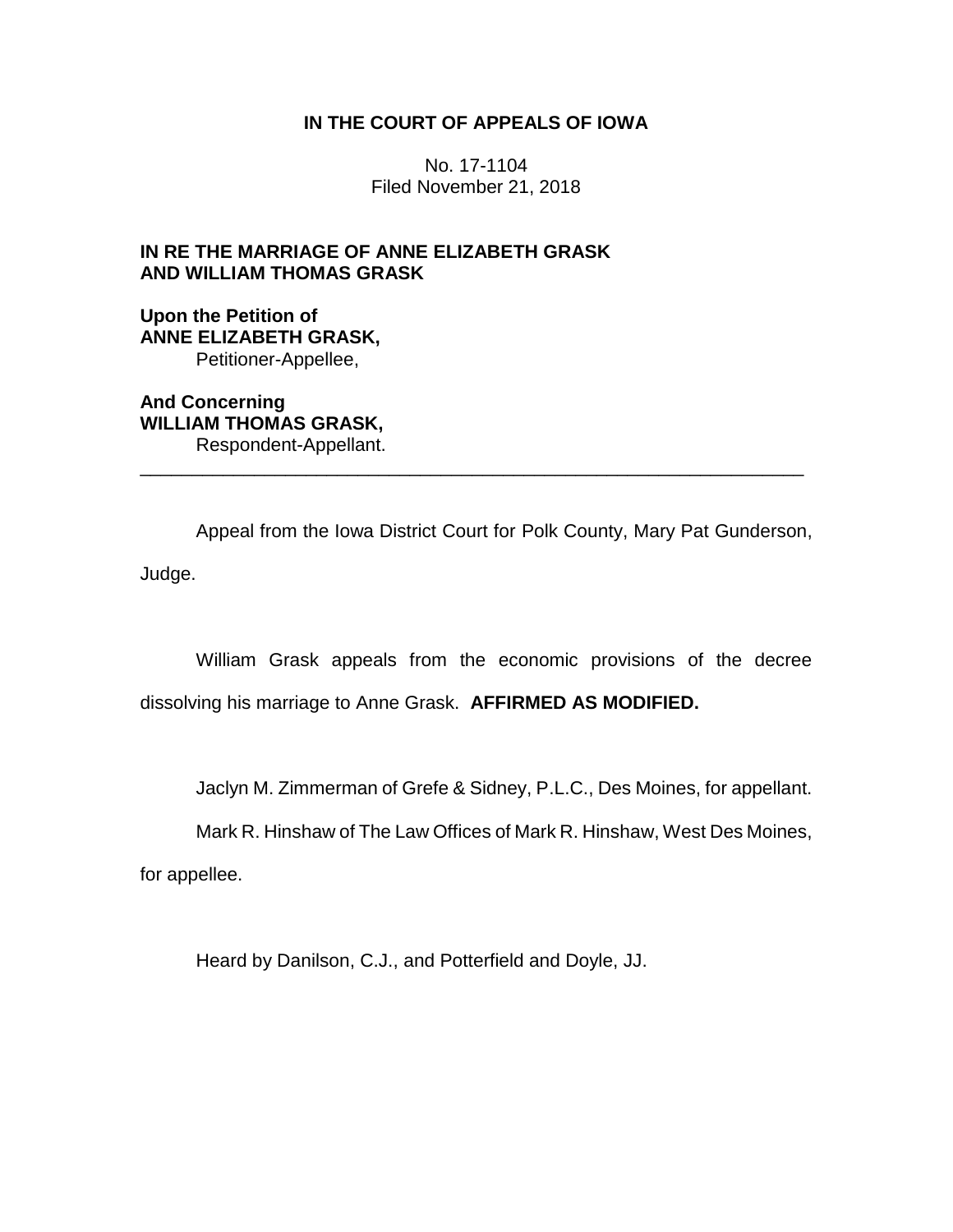#### **DOYLE, Judge.**

William (Bill) Grask appeals from the economic provisions of the decree dissolving his marriage to Anne Grask. He contends the property distribution and spousal-support award are inequitable. He also challenges the child-support calculation and an award of \$40,000 in trial attorney fees to Anne.

## **I. Background Facts and Proceedings.**

Anne and Bill married in 1990. They have three children; two of the children have reached the age of majority, and the youngest child was ten years old at the time of trial. On April 24, 2015, Anne filed a petition seeking to dissolve the marriage. Following trial, the district court entered the decree dissolving their marriage in June 2017.

Anne was fifty-two years old at the time of trial. She has a math degree and worked as a teacher in the early years of the marriage. She was earning approximately \$18,500 per year when she stopped working in 2003, though she earned as much as \$25,000 per year while working at a community college in Germany between 1990 and 1995. Anne was unemployed at the time of trial, but considering her "age, skill set, education level, and the fact she has been out of the work place for over fourteen years," the district court determined her earning capacity to be \$25,000 per year.

Bill was fifty-three years old at the time of trial. He is a dentist and purchased Mercy Dental Clinic when the parties moved to Iowa in 1997. He is the sole owner of and the only dentist on staff at the clinic. After averaging Bill's earnings from 2011 through 2015, the court found his gross annual income to be \$173,515. The parties agreed the practice was worth \$300,000 at the time of trial.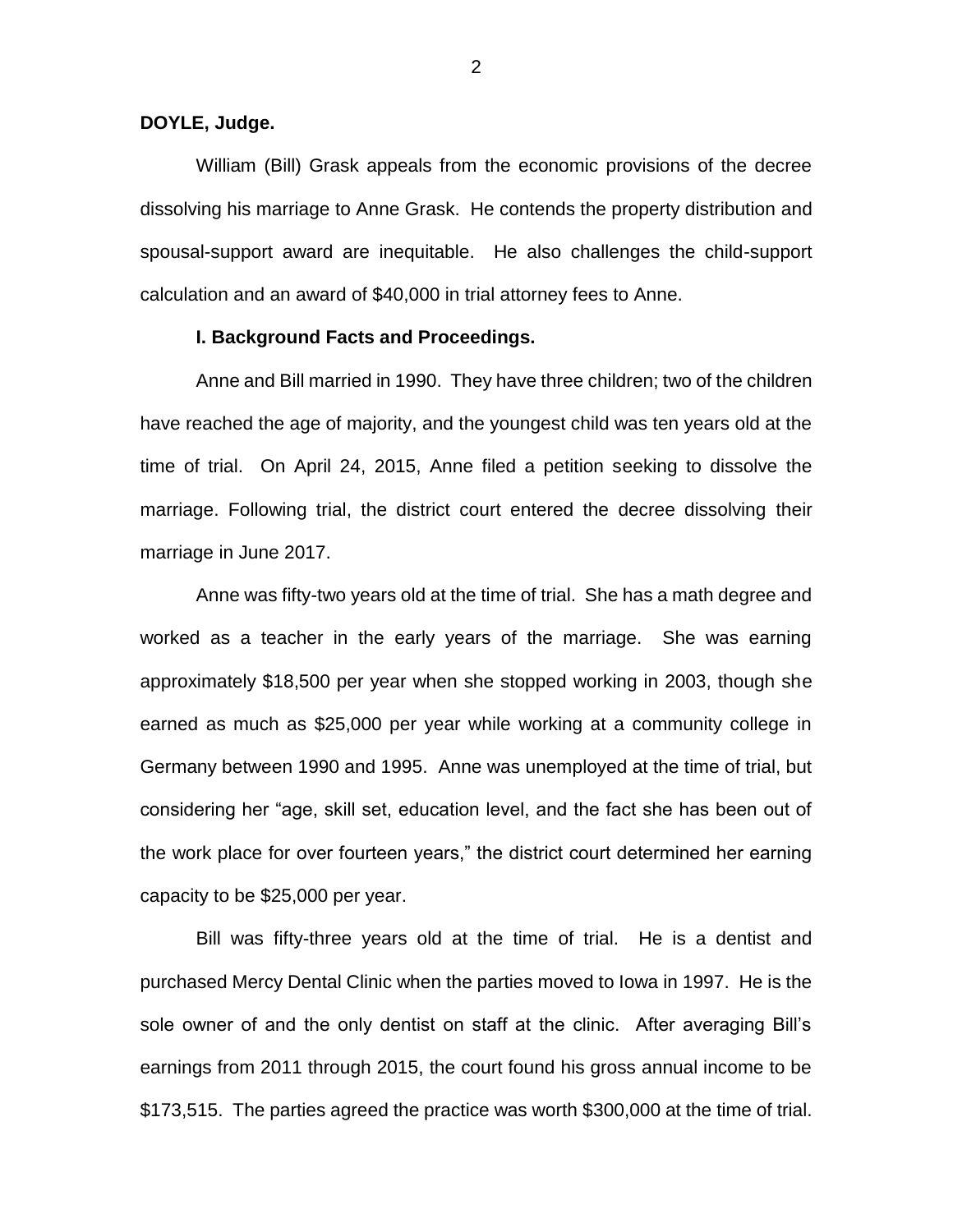In the months leading up to Anne filing the dissolution petition, Bill withdrew significant sums of money from his IRA, which he used to pay a gambling debt. The value of the IRA decreased from approximately \$132,000 on December 31, 2014, to approximately \$5000 on December 31, 2015. Bill admitted he took early distributions of \$51,000 on January 27, 2015 and \$55,250 on April 20, 2015 to pay off gambling debts. In April and May of 2015, Bill testified that he withdrew \$94,000 from a Community Choice Credit Union account<sup>1</sup> to pay a gambling debt that was "close to [\$100,000]." Bill failed to disclose the existence of the Community Choice Credit Union account until the first day of trial. Between 2014 and 2016, Bill also withdrew money from his two youngest children's college savings accounts in the amount of \$21,500 and \$20,000 respectively, which he claimed he used to pay the oldest child's college tuition. However, the district court found his explanation "suspect" in light of "the seriousness of his gambling debt," the large withdrawals from his retirement account, and his failure to disclose the existence of the Community Choice Credit Union account before trial.

The parties agreed to and the district court awarded joint legal custody of their minor child with Anne acting as the child's physical caretaker subject to visitation with Bill. The court ordered Bill to pay Anne \$1313 per month in child support. The court also ordered Bill to pay Anne \$3000 per month in spousal support until Anne's death or remarriage.

With regard to the marital property, the court awarded each party their sole personal property and made each responsible for their debts. It ordered the parties

 $\overline{a}$ 

<sup>&</sup>lt;sup>1</sup> Credit union records show \$95,000 was deposited into the account during this same period.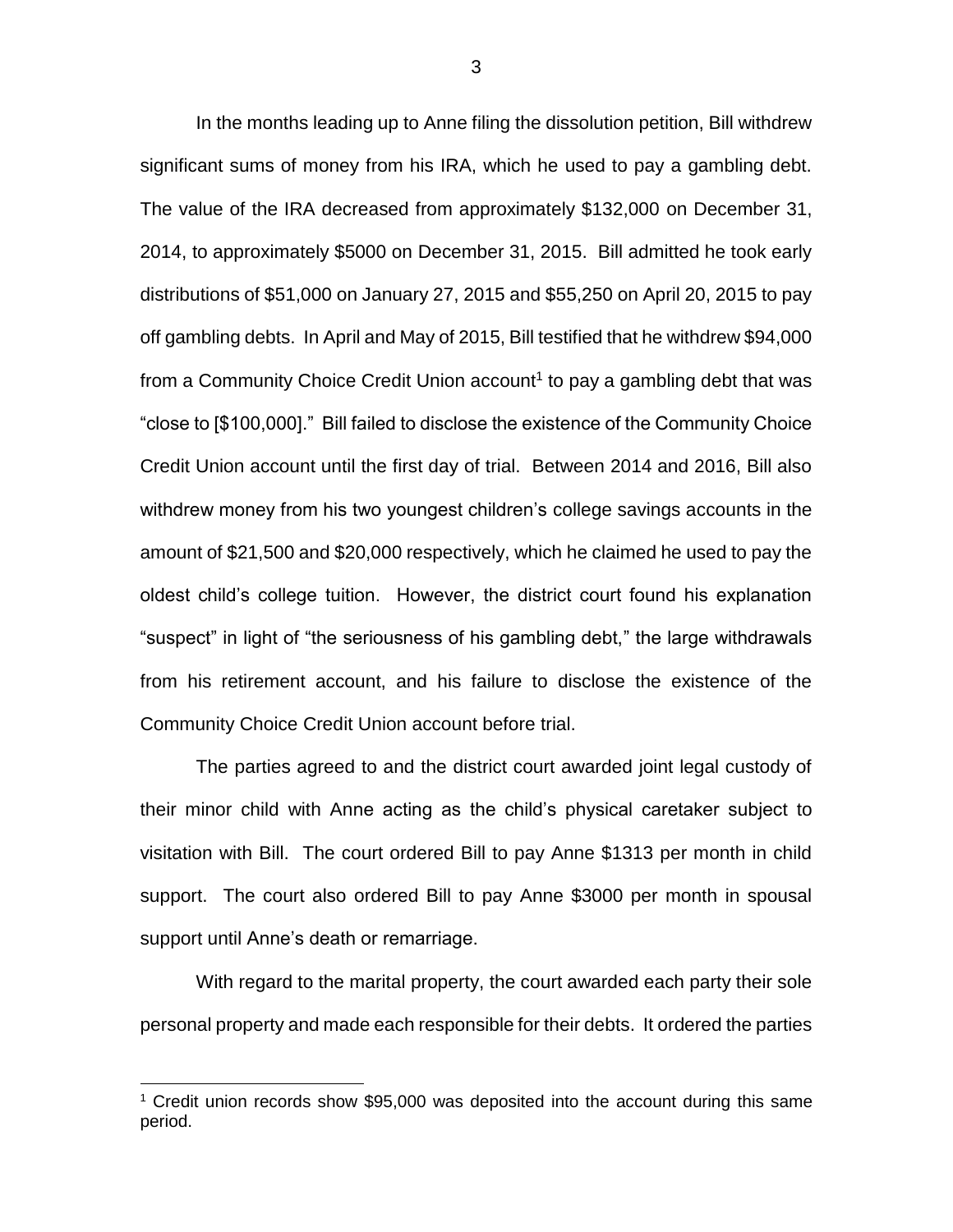to sell the marital home and divide the net proceeds of the sale equally, but it granted Anne exclusive possession of the property until its sale. It later enlarged the decree to make Bill responsible for the mortgage payments pending the property's sale. The court awarded the dental practice to Bill but ordered Bill to pay Anne \$150,000. It also ordered Bill to pay \$40,000 of Anne's trial attorney fees.

The court also enlarged the decree to find that Bill dissipated assets by taking early withdrawals from his IRA account. It found Anne was entitled to half the amount of the dissipated assets and ordered Bill to pay Anne an additional \$53,125. It also transferred the children's college savings accounts to Anne.

#### **II. Scope and Standard of Review.**

We review dissolution proceedings de novo. *See In re Marriage of McDermott*, 827 N.W.2d 671, 676 (Iowa 2013). We examine the entire record and adjudicate the issues anew. *See id.* Although we are not bound by the district court's factual findings, we give them weight, especially if they concern witness credibility. *See id.*

#### **III. Property Distribution.**

Bill complains the properly distribution is inequitable in several respects. In addition to challenging the overall property distribution, Bill challenges various decree provisions, as well as the court's finding and remedy concerning his dissipation of marital assets.

When the court dissolves a marriage, it must divide the parties' property equitably. *See* Iowa Code § 598.21(1) (2015). In determining what division is equitable, the court must consider the factors set forth in section 598.21(5). The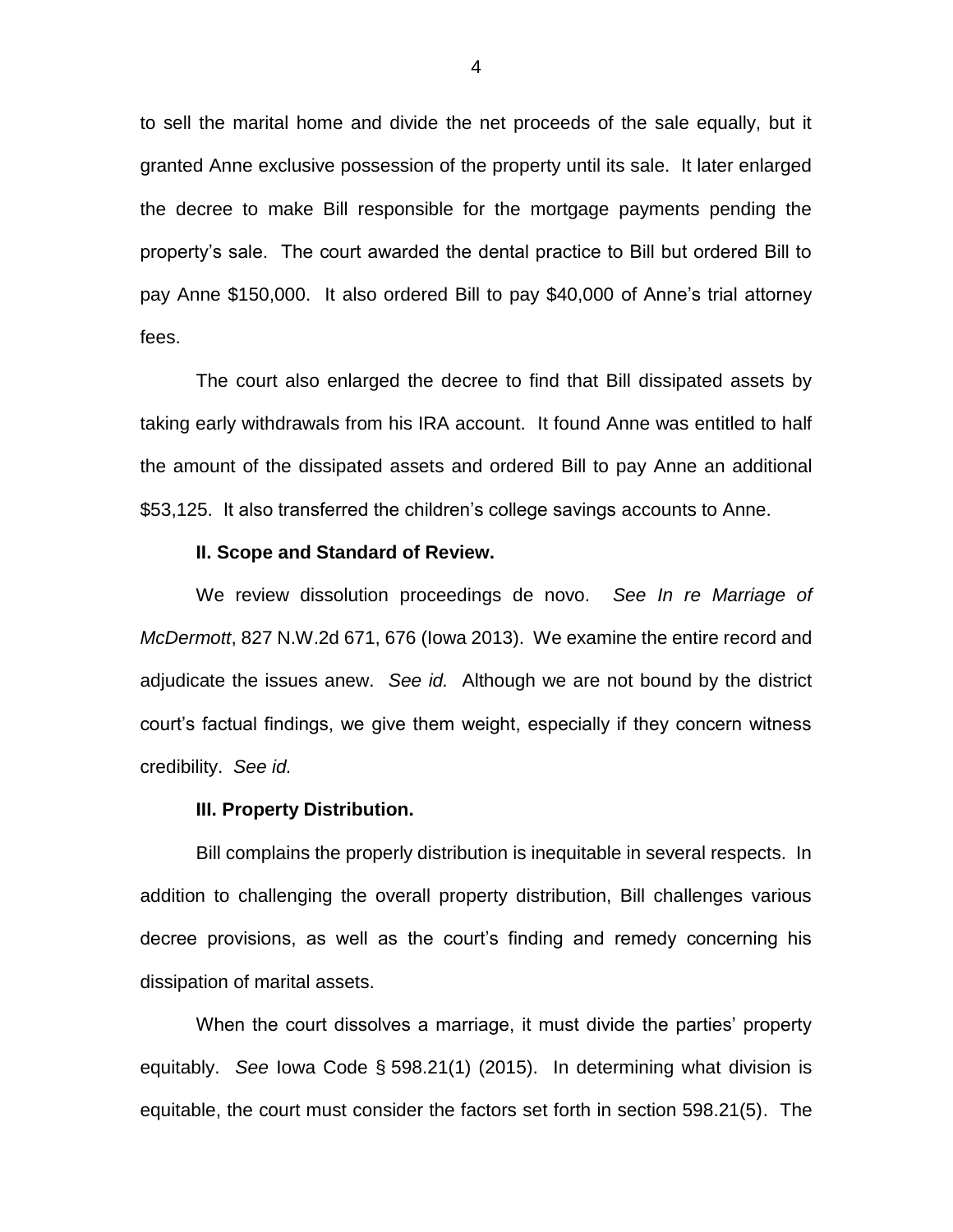trial court has considerable latitude in making this determination, and we only reverse if "there has been a failure to do equity." *See In re Marriage of Schriner*, 695 N.W.2d 493, 496 (Iowa 2005).

"An equitable division does not necessarily mean an equal division of each asset." *In re Marriage of Hazen*, 778 N.W.2d 55, 59 (Iowa Ct. App. 2009). The question is what is fair and equitable in each circumstance. *See id.* "The partners in the marriage are entitled to a just and equitable share of the property accumulated through their joint efforts." *Id.*

### **A. Tax liability.**

Bill complains about the decree's provision ordering him to be responsible for the parties' 2015 tax liability. He argues that Anne shared in the benefit of his earnings and should likewise be required to share responsibility for the state and federal taxes owed as a result of those earnings. We agree. Because both benefited from Bill's income, it is equitable to make require each party to pay onehalf of the tax liability. We modify the decree to require each party to pay one-half of the 2015 tax liability.

## **B. Dental practice.**

Bill also challenges the decree's provision directing him to pay Anne \$150,000 for her share in his dental practice. The decree provides that the award shall draw interest at the statutory interest rate after ninety days. Bill asks us to modify the decree to order he pay Anne when he retires or sells the dental practice because it is his only source of income.

In dividing the marital property, the court assigns the assets their value at the date of trial. *See In re Marriage of Keener*, 728 N.W.2d 188, 193 (Iowa 2007).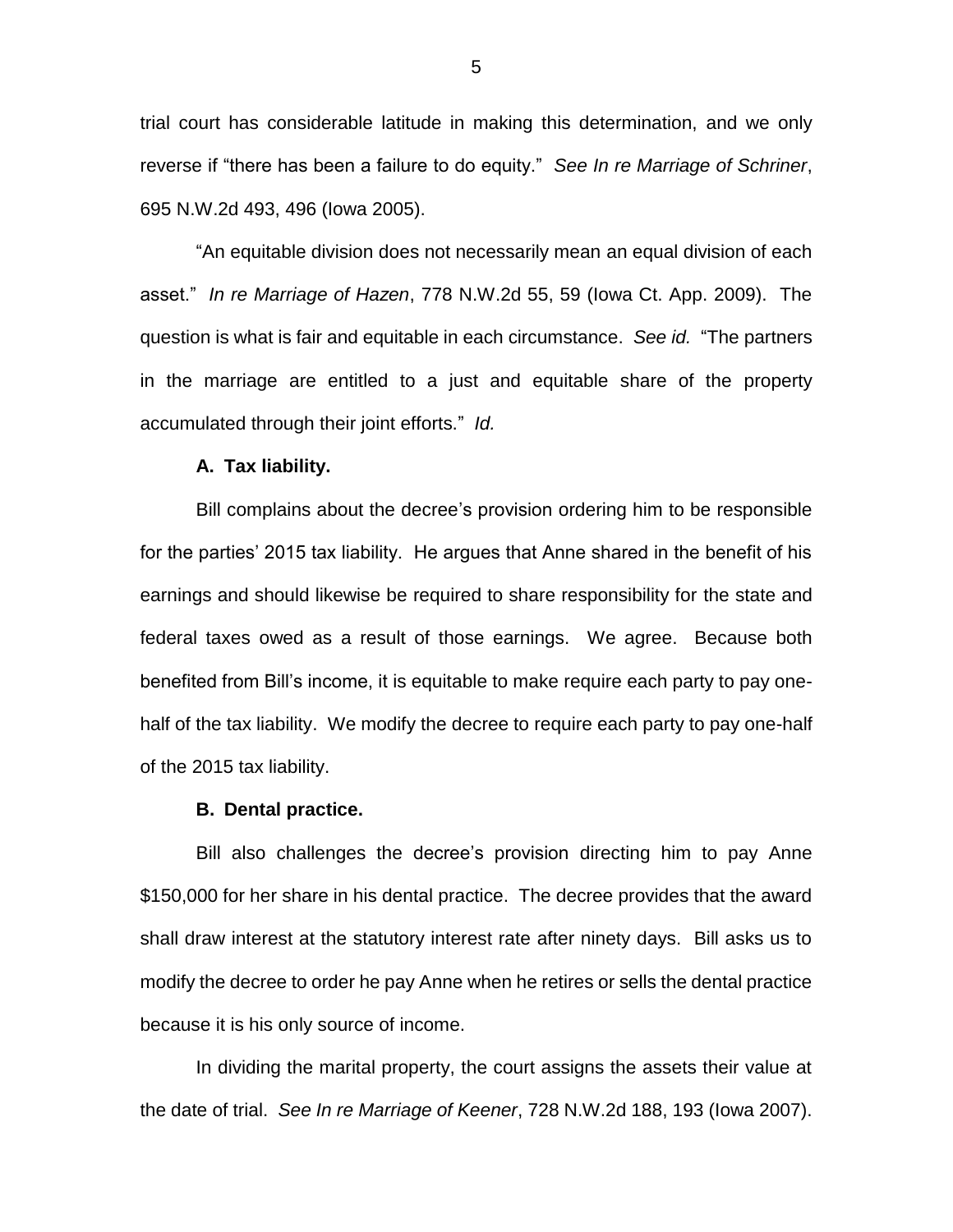The district court did so here valuing the practice at \$300,000 and ordering Bill to pay Anne \$150,000 for her share of the asset. The decree does not require Bill to pay Anne her share before his retirement or sale of the practice but provides her with interest for any payment made more than ninety days after the decree's entry. The function of an interest award is to compensate "the effects of inflation and the time value of money." David J. Marchitelli, Divorce and Separation: Award of Interest on Deferred Installment Payments of Marital Asset Distribution, 10 A.L.R.5th 191 (1993); *accord Keener*, 728 N.W.2d at 196 (modifying cash award to bear interest where the court failed to "consider the time value of money in determining [the] interest-free cash award" and the court's stated goal was equal property division); *In re Marriage of Conley*, 284 N.W.2d 220, 223 (Iowa 1979) (modifying the decree to provide that unpaid installments of the cash award made as part of property distribution should bear interest at the legal rate after noting that the farm and commercial building "are the kind of investments which traditionally are an effective hedge against inflation," while an "interest-free installment award . . . is the kind of asset which is most susceptible to the ravages of inflation"); *cf. In re Marriage of Thatcher*, 864 N.W.2d 533, 545 (Iowa 2015) (noting concerns arising when property values change between dissolution trial and property distribution in rejecting bifurcated dissolution proceedings). We further note that approximately \$185,000 of the dental practice's value comes from a vacant lot owned by the practice, which can be sold at no detriment to Bill's ability to continue the practice and generate income. Accordingly, it is equitable to award Anne interest to compensate her for a delay in payment based on inflation or the time value of money.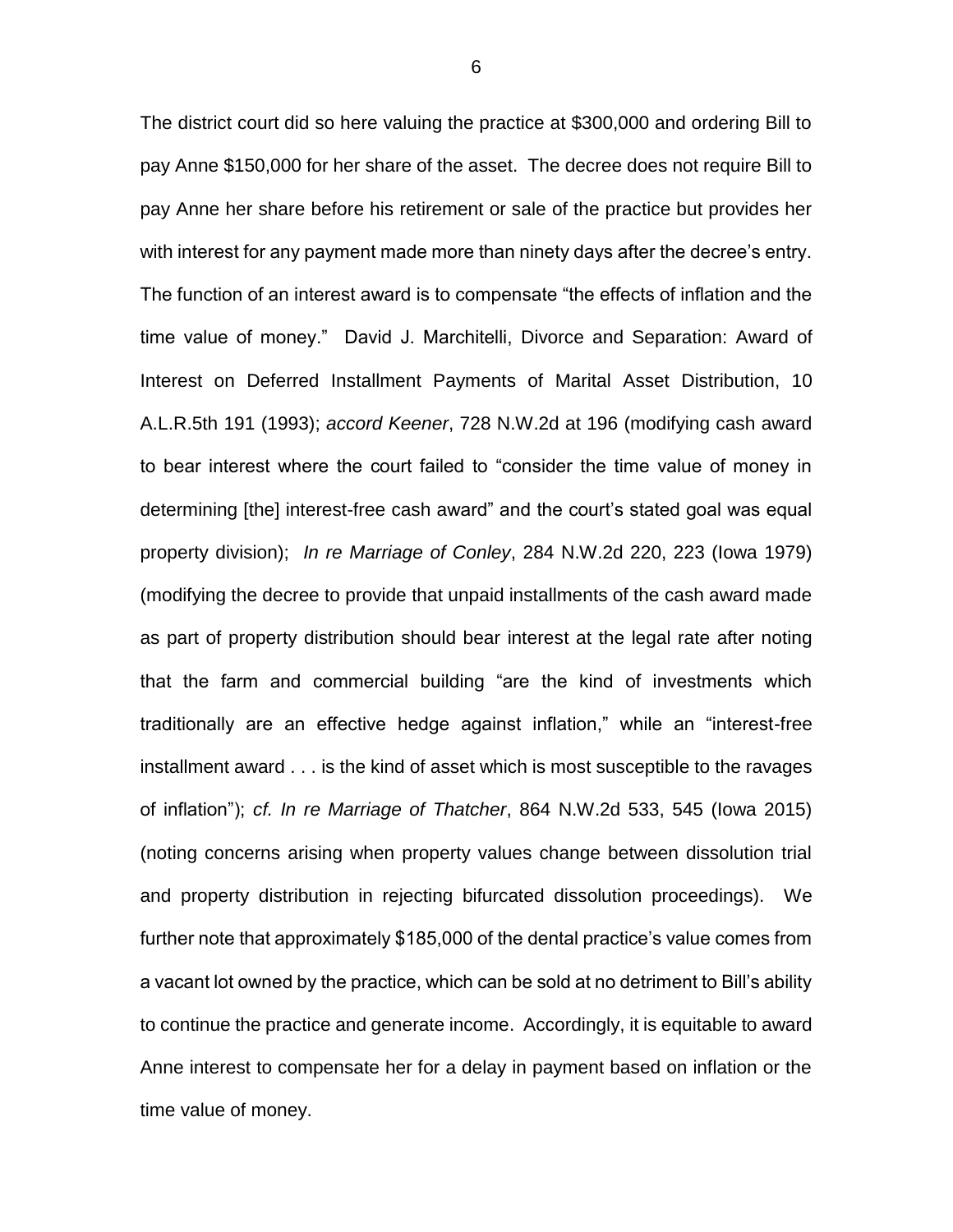## **C. Mortgage payment.**

Bill complains that it is inequitable to require that he pay the mortgage on the marital home until its sale when Anne resides there and receives spousal support. He claims that doing so provides Anne with no incentive to cooperate with the home's sale while binding him to an expense for an indefinite time.

With regard to the marital home, the decree provides:

Until the house is sold, Anne shall have exclusive possession of the property. During the period of such occupancy by Anne, the respective interests of the parties in the property shall not be mortgaged, pledged, assigned, leased, or otherwise encumbered without the consent of the other party in writing, and no action for partition or other form of litigation seeking to terminate the rights of the other party shall be instituted. The parties, after considering any suggestions for the realtor to improve marketability of the property, shall cooperate in making the home ready for sale in order to obtain a sale on the best price and terms within a reasonable time frame.

The parties shall agree on all improvements to the home in order to prepare it for sale. The party advancing the cost of such improvements shall first be reimbursed from sale proceeds before any equal distribution of proceeds to the parties. Neither party shall be reimbursed for any time or labor expended in maintaining or improving the property unless such time or labor is first approved by both parties. The parties agree that no reasonable offer will be refused. In the event that one party and the realtor feel that an offer is reasonable and the other party does not, the parties shall immediately submit the issue to arbitration, with the parties, the realtor, and the parties' counsel being present. If the arbitrator finds the losing party acted unreasonably or in bad faith, the arbitrator shall award the successful party the costs associated with the arbitration, including reasonable attorney's fees. The parties shall split any net proceeds from the sale of the marital home equally (50/50).

Although Bill's argument suggests that Anne could stall a sale of the home and continue to stay there indefinitely, free of expenses, the decree outlines specific steps the parties are required to undertake in selling the home, requires the parties to accept any reasonable offer, and provides a mechanism for enforcement if the parties cannot agree on a sale price. Bill may also file a contempt action if Anne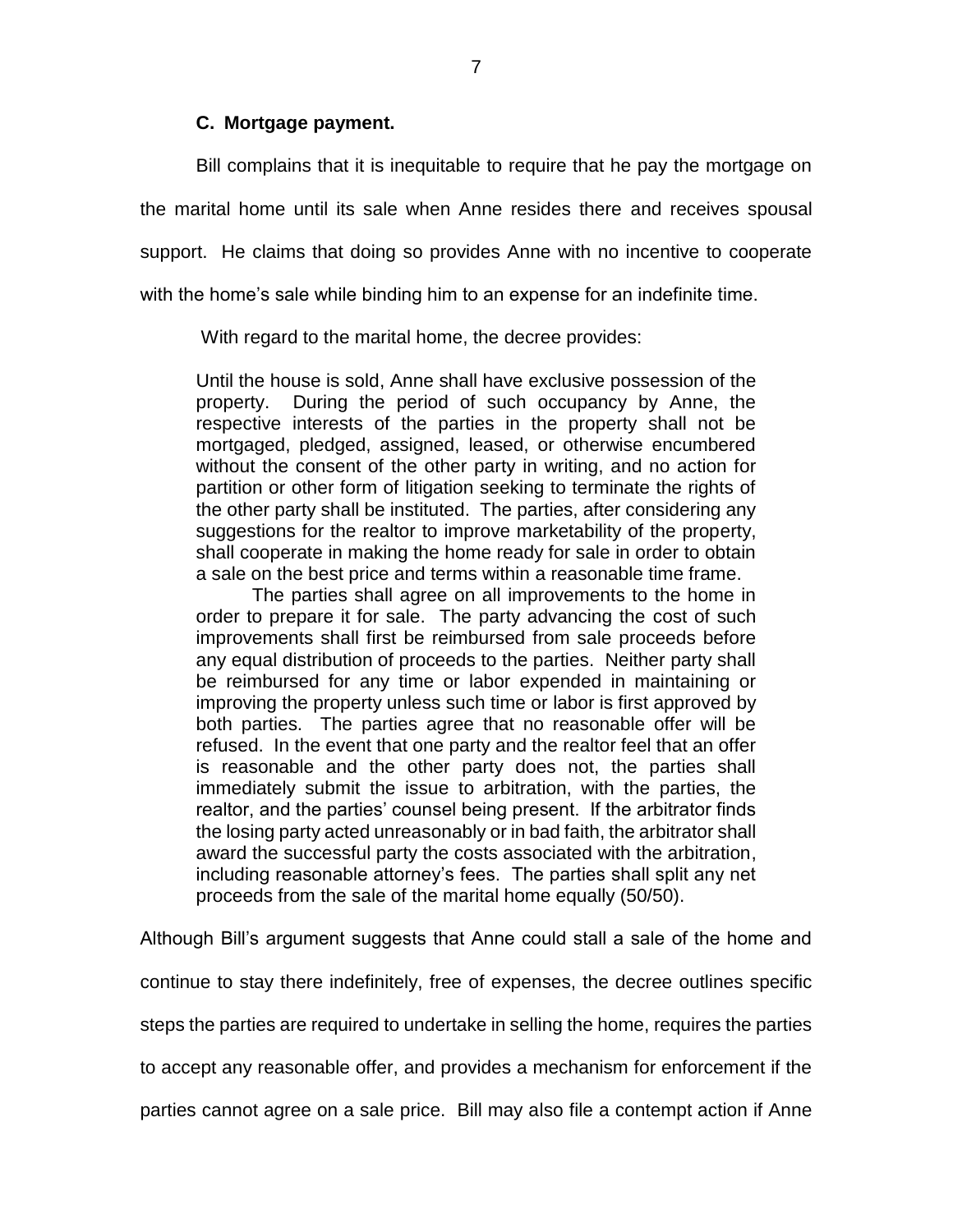otherwise acts in willful defiance of the decree. *See Ary v. Iowa Dist. Ct.*, 735 N.W.2d 621, 624 (Iowa 2007). However, we modify the decree to provide that Bill be reimbursed for the principal on any mortgage payments he makes in advance of the home's sale. The closing or settlement statement for the sale of the house shall identify Bill's principal payment reimbursement before calculating the net proceeds payable to Anne and Bill.

## **D. College savings accounts.**

Bill asks us to amend the decree to award him care and control of the children's educational savings accounts, claiming that, historically, he has managed the accounts and has done so properly. The district court found Bill's explanation of his withdrawals from the children's college savings account to be "suspect" in light of his other actions. The court specifically found Bill's testimony "appeared to be anything but forthcoming and candid." We defer to this finding. As such, the transfer of the children's college savings accounts is reasonable under the circumstances.

#### **E. Dissipation of assets.**

Bill argues the court acted inequitably in finding that he dissipated assets and in fashioning the remedy for dissipation.

The court may consider a party's dissipation of assets in determining an equitable property distribution. *See In re Marriage Kimbro*, 826 N.W.2d 696, 700 (Iowa 2007). The court considers many factors in determining whether dissipation occurred, including:

(1) the proximity of the expenditure to the parties' separation, (2) whether the expenditure was typical of expenditures made by the parties prior to the breakdown of the marriage, (3) whether the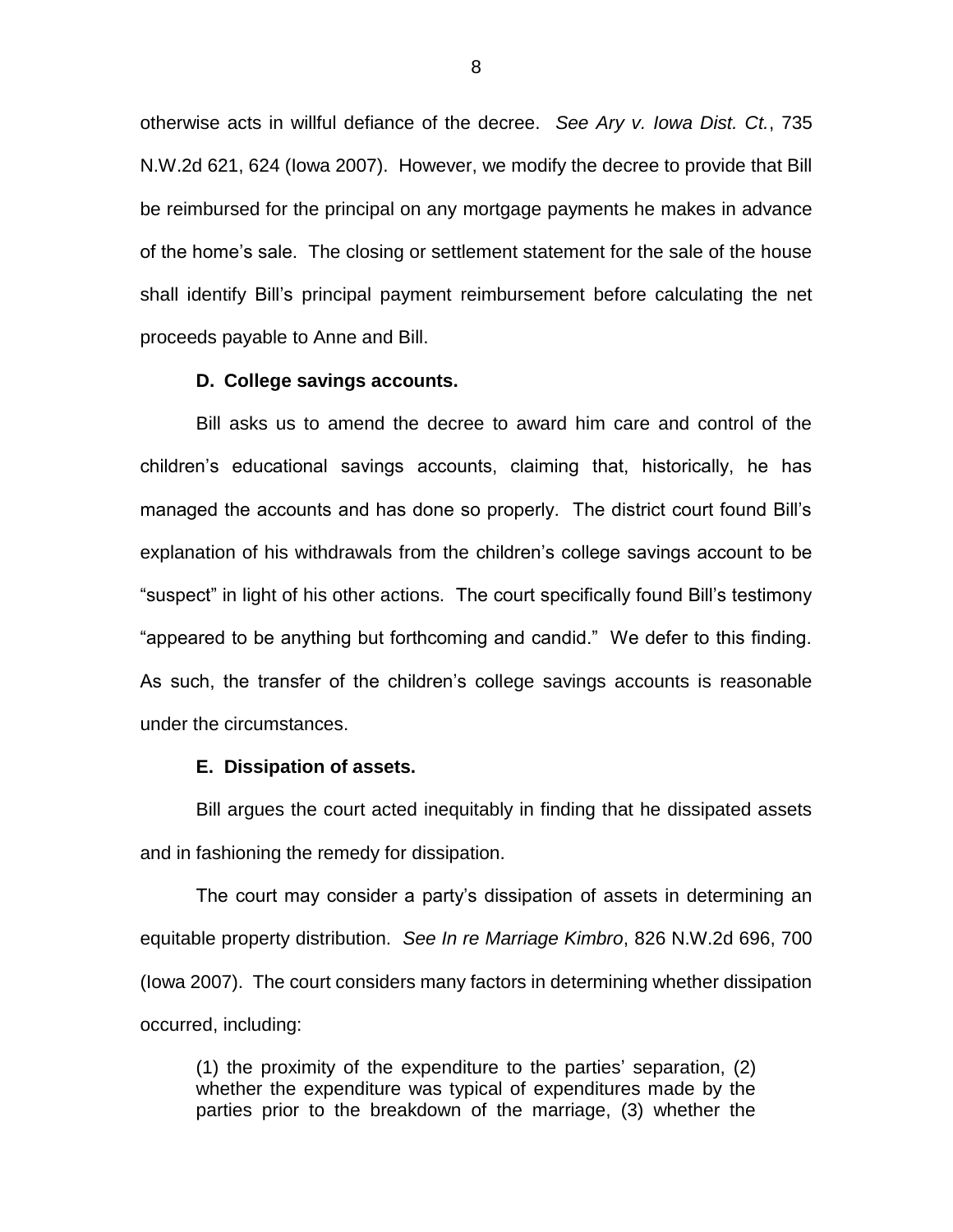expenditure benefited the "joint" marital enterprise or was for the benefit of one spouse to the exclusion of the other, and (4) the need for, and the amount of, the expenditure.

*Id.* at 701 (quoting *In re Marriage of Fennelly*, 737 N.W.2d 97, 104 (Iowa 2007)).

In determining that Bill dissipated marital assets, the court found:

Bill's admission on the stand that he withdrew money from the USAA mutual fund IRA to pay off his bookey was a clear dissipation of assets as defined in *Kimbro* . . . . Specifically, he stated he took two early distributions from a USAA mutual fund IRA account approximately \$51,000 on January 27, 2015 and \$55,250 on April 20, 2015—specifically for the purposes of paying off his gambling debts. These two withdrawals to pay off gambling debt total \$106,250 and are considered assets dissipated by Bill. Anne is entitled to half of this amount.

Bill argues the district court erred in finding he dissipated the assets. He

notes that although Anne filed her petition to dissolve the marriage in April 2015, he was not provided notice of the petition until May 2015—after he made the withdrawals from the IRA. He claims that he had no knowledge that Anne intended to file for divorce at the time he withdrew funds in April 2015 and that he had no ill intent in doing so.

Although the record shows that Bill began withdrawing money from his IRA as early as three months before Anne filed the dissolution petition, this does not foreclose on a finding of dissipation. "The dissipation doctrine applies when a spouse's conduct *during the period of separation* results in the loss or disposal of property otherwise subject to division at the time of divorce." *See In re Marriage of Balik*, No. 17-0805, 2018 WL 3912104, at \*1 (Iowa Ct. App. Aug. 15, 2018) (quoting *Kimbro*, 826 N.W.2d at 700-01). Additionally, the evidence shows the actual expenditure of those funds occurred contemporaneously with Anne's initiation of the dissolution action. Finally, the record belies Bill's claim that he had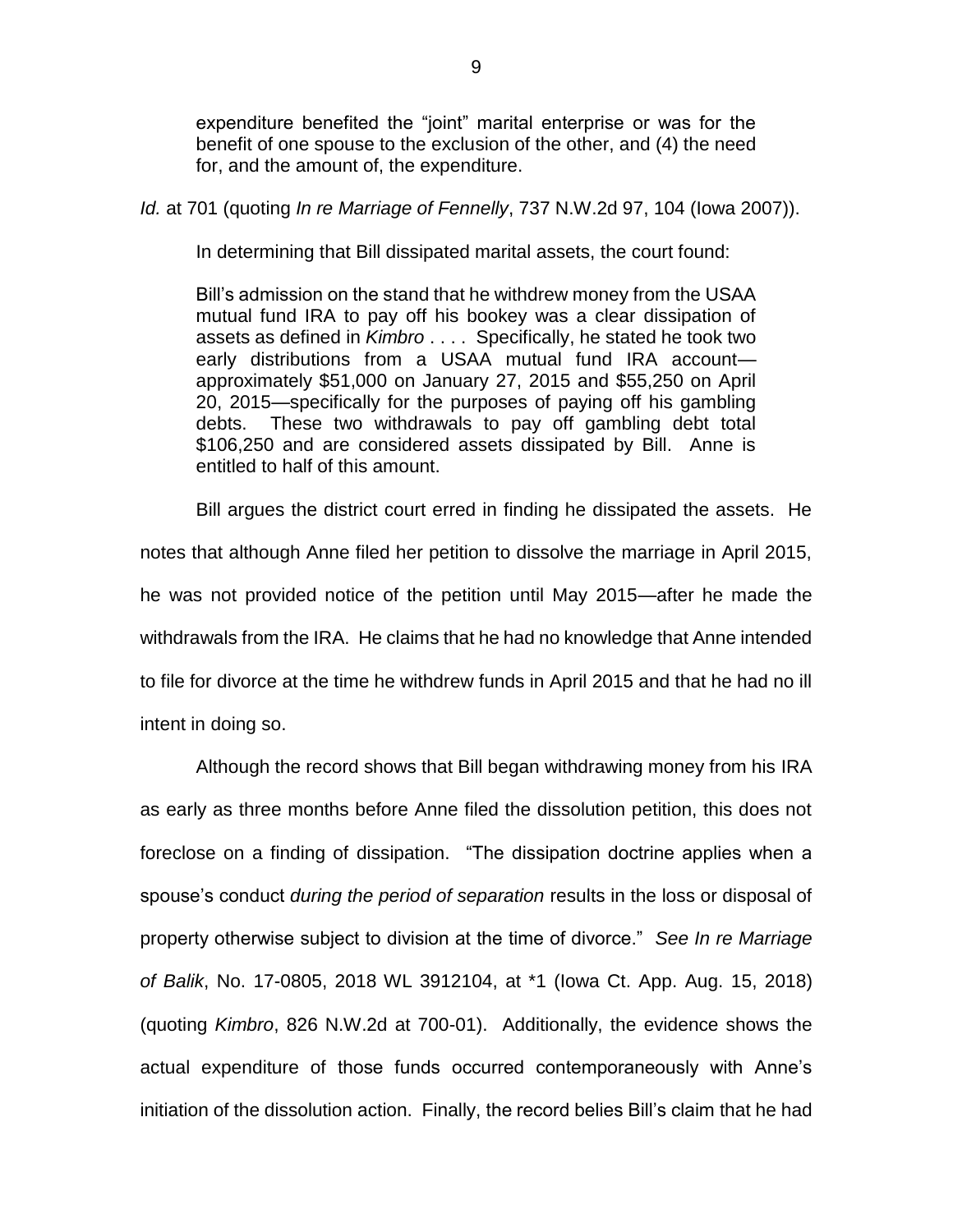no knowledge of the dissolution action at the time of his withdrawals. One day before Anne filed the dissolution petition, Bill told police that he and Anne were "going through a divorce."

In the alternative, Bill argues that it is inequitable for the court to reimburse Anne for any funds Bill dissipated because Anne engaged in the same conduct by withdrawing \$104,000 from her IRA. Although Bill admits he consented to Anne withdrawing funds from her IRA to spend on Christmas shopping, he argues he never consented to her withdrawing \$104,000.

Unlike Bill's expenditure of \$100,000 on a personal gambling debt, the record shows Anne spent the money from her IRA on maintaining the household and caring for her children and herself over the course of four years—the bulk of the money being spent prior to the parties' separation. Anne testified she withdrew funds from her IRA to use "for food, clothing, and for my house. I went on no trips. I bought no extravagant gifts. It was to maintain my children and myself because my income from Billy was minimal."

The district court's finding that Bill dissipated \$106,250 is supported by the record.

#### **F. Overall property distribution.**

Finally, Bill claims the property distribution is inequitable because the court awarded Anne a greater portion of the marital estate in addition to spousal support. He argues that the spousal-support award balances the equities and, therefore, the court should divide the assets equally.

Bill's argument is premised on his belief that Anne received seventy-nine percent of the marital assets. However, his calculation includes each parties'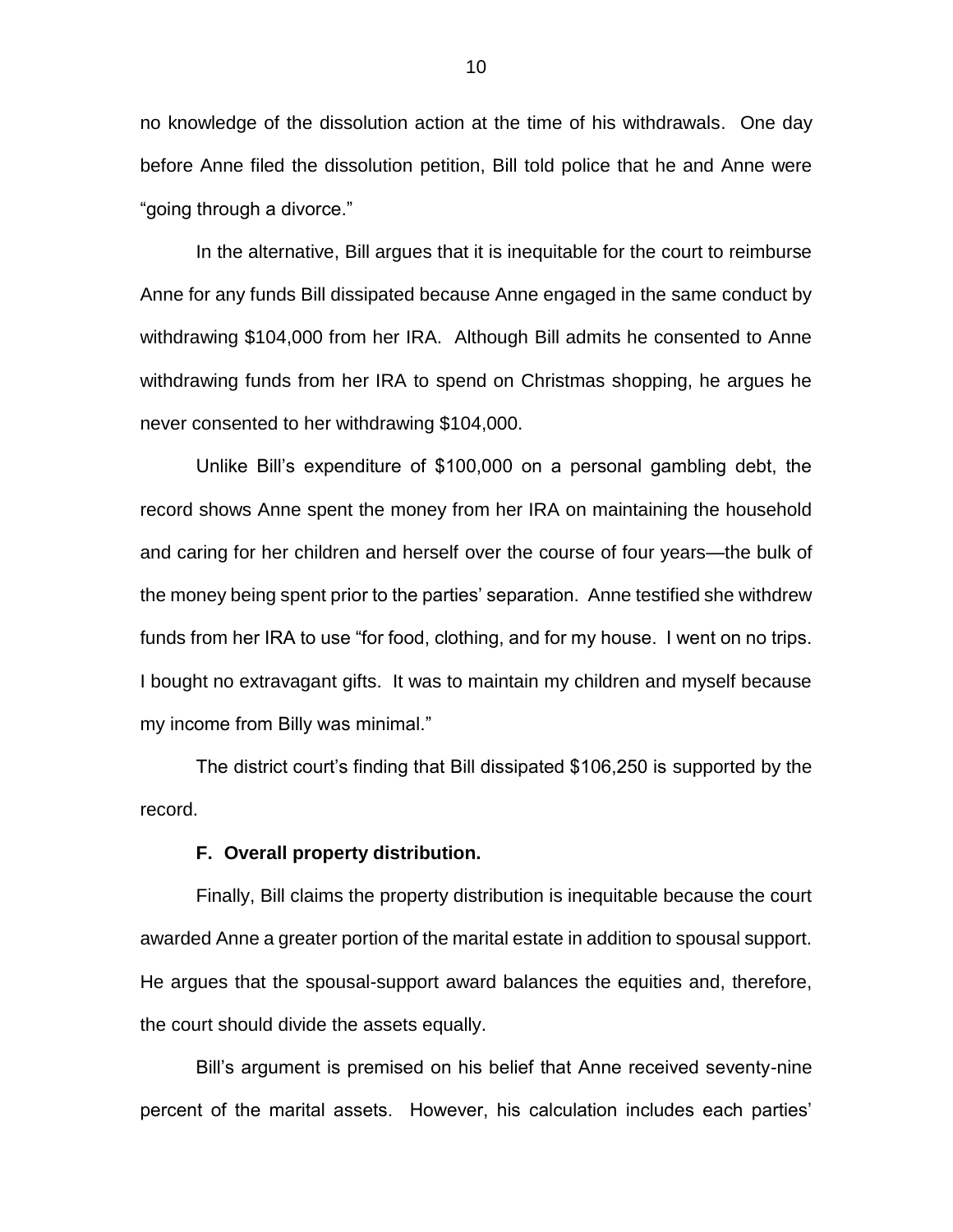attorney fees—including the \$40,000 in Anne's attorney fees he was ordered to pay—as marital debts. "Attorneys' fees incurred in dissolution proceedings are not marital debt." *In re Marriage of Hansen*, 733 N.W.2d 683, 703 (Iowa 2007). Rather, the court determines whether to award a party attorney fees based on both parties' respective needs and abilities to pay in light of the property distribution. *See, e.g*., *Kimbro*, 826 N.W.2d at 704 (considering the parties' incomes, legal expenses, child-support and spousal-support payments, equalization payments, and overall property division in determining the parties' ability to pay trial and appellate attorney fees); *In re Marriage of Hitchcock*, 309 N.W.2d 432, 438 (Iowa 1981) ("Our modifications of the property division and alimony award equip Necia to pay her own attorney fees."). Accordingly, we remove the parties' attorney fees from our calculation in determining whether the overall property distribution is equitable.

Bill's calculation also includes the \$53,125 that the district court ordered he pay Anne for his dissipation of his IRA, listing that amount as both his debt and Anne's asset. However, a dissipated asset is "included in the marital estate and awarded to the spouse who wasted the asset." *Kimbro*, 826 N.W.2d at 702. Therefore, our calculation awards Bill the total amount of the dissipated asset, as well crediting the equalization payment as Anne's asset.

With those adjustments and using the approximate values the parties rely on, the property distribution is as follows:

| Asset         | Anne's share | Bill's share |
|---------------|--------------|--------------|
| Dental clinic | \$150,000    | \$150,000    |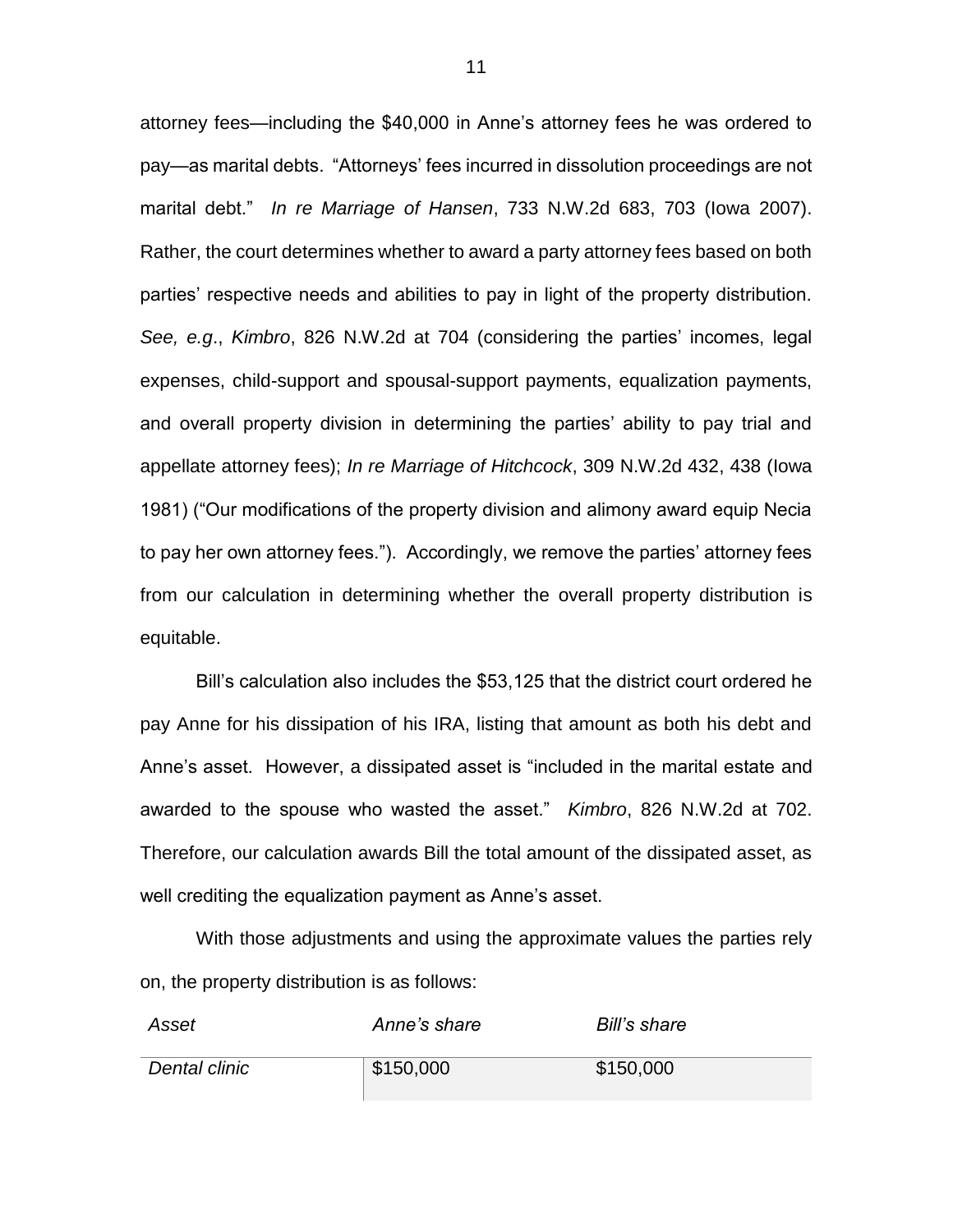| <b>Marital home</b>         | \$76,000      | \$76,000      |
|-----------------------------|---------------|---------------|
| Household furnishings       | \$18,500      | \$0           |
| 2004 Chevy Suburban         | \$0           | \$4203        |
| 2007 Subaru Tribeca         | \$0           | \$4000        |
| 2012 Buick Enclave          | \$7595        | \$0           |
| <b>IRA</b>                  | \$0           | \$5873.98     |
| Credit card debt            | \$0           | $-$11,702.38$ |
| <b>Bank account</b>         | \$0           | \$3150.90     |
| 2015 federal taxes          | $-$14,643.13$ | $-$14,643.14$ |
| 2015 state taxes            | $-$1876.90$   | $-$1876.89$   |
| Dissipated assets           | \$0           | \$106,250     |
| <b>Equalization payment</b> | \$53,125      | $-$ \$53,125  |
| Total                       | \$288,699.97  | \$268,130.47  |

The property distribution provides Anne with approximately \$288,699.97 in assets, while providing Bill with approximately \$268,130.47 in assets. Although the award is not equal, it is far from the disparity Bill alleges, and we are unable to find it inequitable under the circumstances.

# **IV. Spousal Support.**

Bill also challenges the spousal-support award, claiming the amount and duration of the award fails to do equity. He also complains the district court incorrectly determined his annual income.

In determining whether to award spousal support, the court considers the factors set out in Iowa Code section 598.21A(1). These factors include the length of the marriage, each party's age and health, the distribution of property, each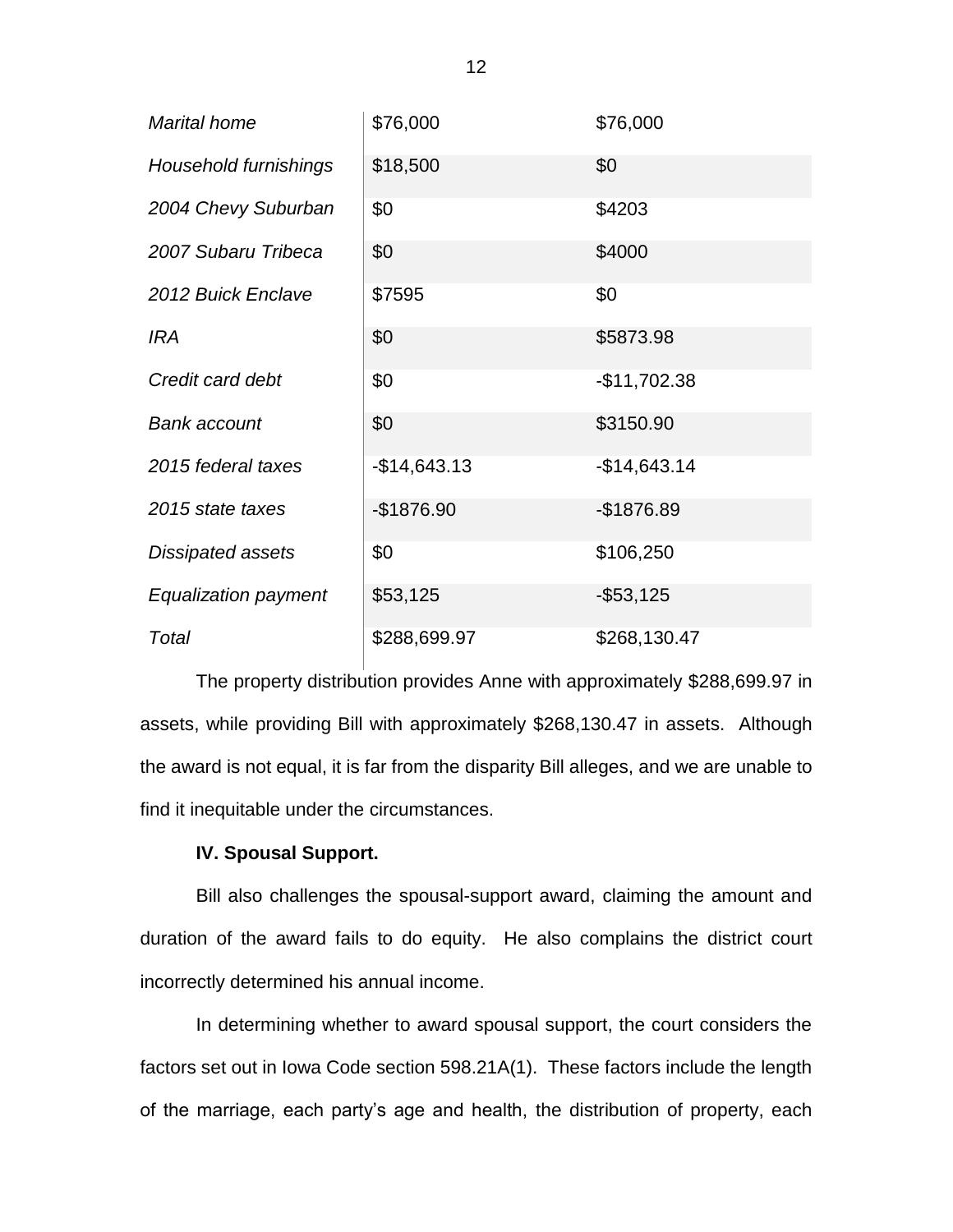party's education, the earning capacity of the party seeking maintenance, and the feasibility of the party seeking maintenance becoming self-supporting at a standard of living reasonably comparable to that enjoyed during the marriage. *See* Iowa Code § 598.21A(1). Because we accord the trial court considerable latitude in determining matters of spousal support, we will disturb such an award only when there has been a failure to do equity. *In re Marriage of Gust*, 858 N.W.2d 402, 406 (Iowa 2015).

In determining whether to award spousal support, the district court noted that Bill and Anne were married for twenty-six years. The court also noted the discrepancy in the parties' earning capacities and the "infeasibility" of Anne becoming self-supporting due to her age and the length of time she had been out of the work force. Specifically, the court found:

When considering the feasibility of Anne becoming self-supporting, the Court considers she has not worked outside the home for the past fourteen years. She testified that her panic attacks in the classroom made it impossible for her to continue teaching, so she quit in 2003. She is now fifty years old and has been completely out of the job market for fourteen years. Even if Anne were to get her teaching certification up to date, it is unlikely she would find a teaching job that would allow her to become completely support herself in a lifestyle comparable to that which she had been living. This does not mean she is incapable of working; it simply means it is unlikely that she would ever be able to support herself in a manner comparable to her current standard of living. Based on her age, skill set, education level, and the fact she has been out of the work place for over fourteen years, the Court finds she has an earning capacity of \$25,000.00 per year.

In contrast, the court determined Bill's gross annual income to be \$173,515 by averaging his income from 2011 to 2015. The court further noted the parties had "a very traditional marriage," with Anne attending to the household and children while Bill managed his dental practice. Finally, the court noted that the property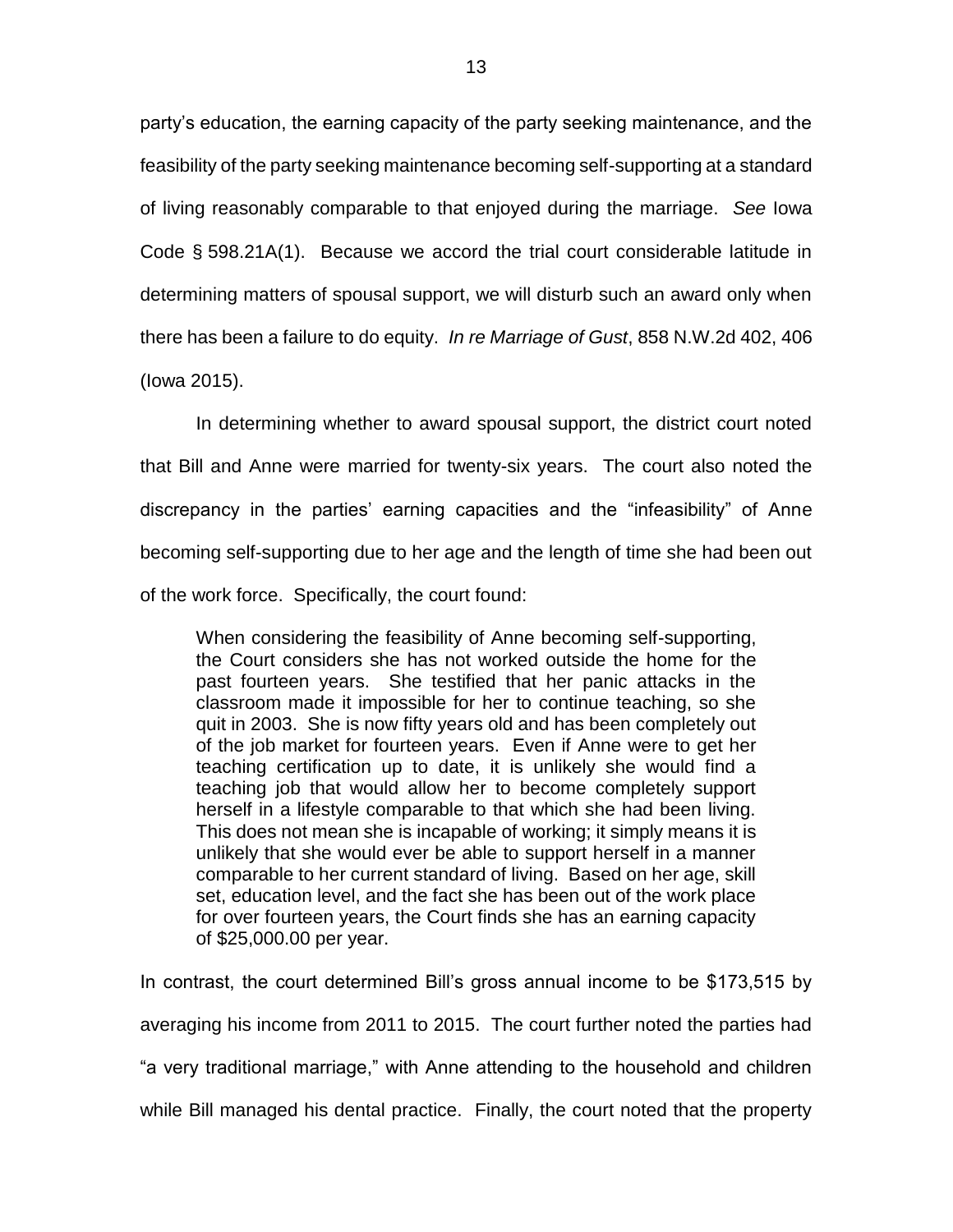distribution "will be minimal because very little property of value exists." Accordingly, the court found Anne was entitled to lifetime spousal support.

Bill complains that in calculating his income, the court included his 2011 earnings, which he argues was an anomaly. However, the averaging of income "over a reasonable period" is an appropriate method of determining a party's income when earnings are subject to substantial fluctuations. *Cf. In re Marriage of Knickerbocker*, 601 N.W.2d 48, 52 (Iowa 1999) (calculating monthly income for the purposes of determining child support). There is also evidence that Bill's reduction in earnings may be voluntary. The evidence supports a finding that Bill's annual income is \$173,515.

The district court awarded Anne traditional spousal support. *Gust*, 858 N.W.2d at 408 (describing traditional spousal support as unlimited or indefinite in duration with the purpose of providing the receiving spouse with support comparable to what would have been received if the marriage continued). There is no "fixed formula" for determining whether to award traditional spousal support, but "marriages lasting twenty or more years commonly cross the durational threshold and merit serious consideration for traditional spousal support." *Id.* at 410-11. The parties' marriage of twenty-six years meets this threshold. However, the decision to award traditional spousal support primarily depends on the need of the spouse receiving the support balanced against the ability of the supporting spouse to pay. *See In re Marriage of Stenzel*, 908 N.W.2d 524, 533 (Iowa Ct. App. 2018). Taking into consideration Anne's needs and Bill's ability to pay, we agree that an award of \$3000 per month in traditional alimony is appropriate under the facts of this case. Anne's earning capacity is \$2083 per month, and she estimated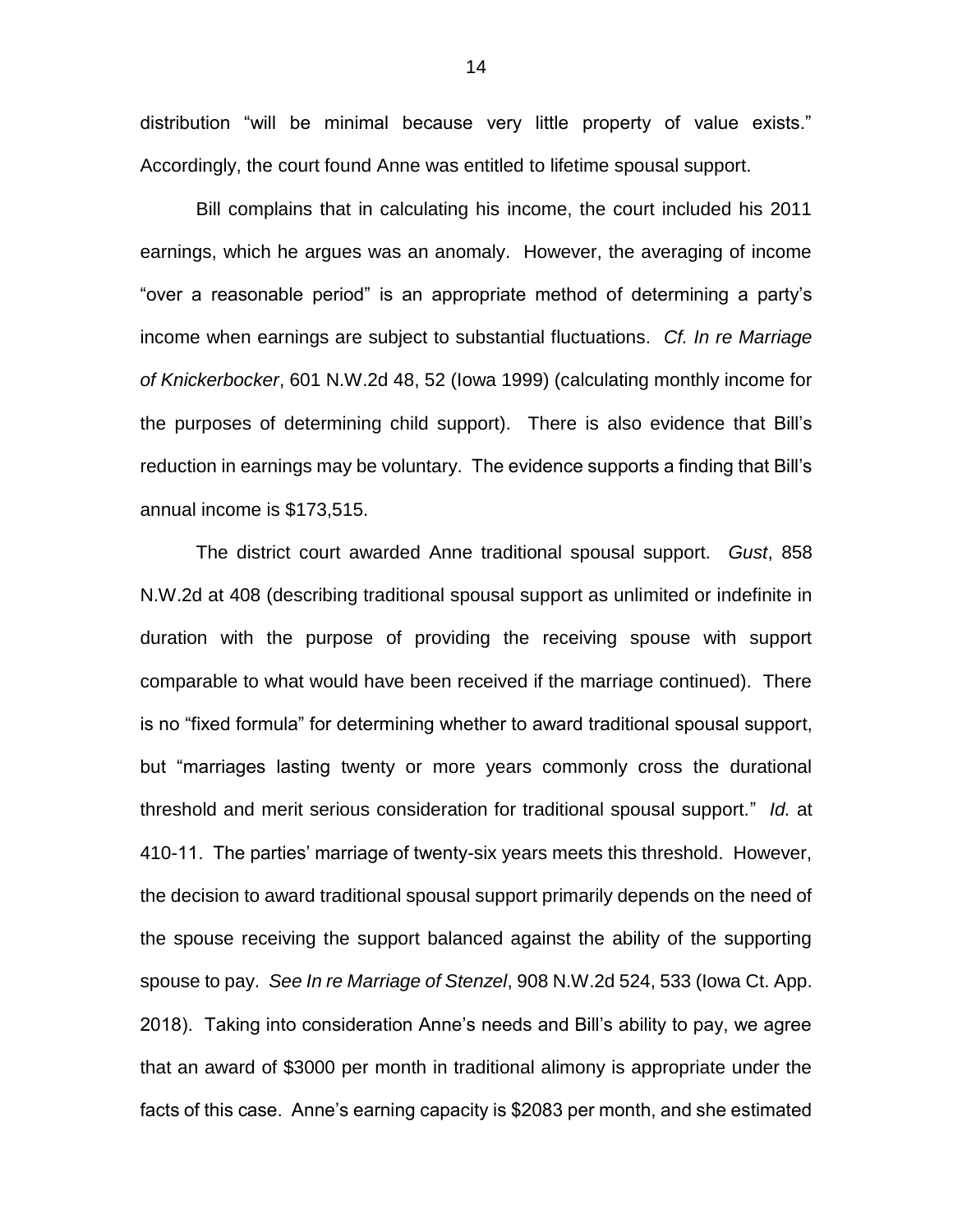monthly expenses of \$5726. Bill's earning capacity is \$14,460 per month, and he estimated monthly expenses of \$8926.82.<sup>2</sup>

## **V. Child Support.**

 $\overline{a}$ 

Bill contends the court erred in calculating his child support payment. He claims Anne's spousal support should be considered in determining the parties' gross income and the court erred in determining the amount of his income.

When the decree was entered our child support guidelines did not provide a deduction for spousal support awarded under the decree. *See* Iowa Court Rule 9.5 (2017). A court has discretion to adjust the amounts provided by the guidelines upward or downward if the court finds an adjustment is necessary to provide for the needs of the children and to do justice between the parties. *See In re Marriage of Lalone*, 469 N.W.2d 695, 697 (Iowa 1991). When the amount of spousal support is smaller and payable for a lesser duration, our courts have found the failure to consider it does not amount to a substantial injustice. *See In re Marriage of McKamey*, 522 N.W.2d 95, 97, 99 (Iowa Ct. App. 1994) (finding no abuse of discretion in trial court's failure to consider spousal support award of \$30 per week for period of four years in determining child support obligation); *In re Marriage of Miller*, 475 N.W.2d 675, 679-80 (Iowa Ct. App. 1991) (finding no injustice in failing to consider rehabilitative alimony in determining child support). Our courts have found it appropriate to consider spousal support awards in deviating from the

 $^2$  Bill's estimated monthly expenses includes a child support payment of \$1146.82; another \$1500 for classes, lessons, tutors, school supplies, and school lunches, which are presumably expenses for the children; \$1800 for housing and utilities; \$500 per month for food; \$450 for hobbies, recreation, and sports; \$1190 for car payments, gas, and car repairs.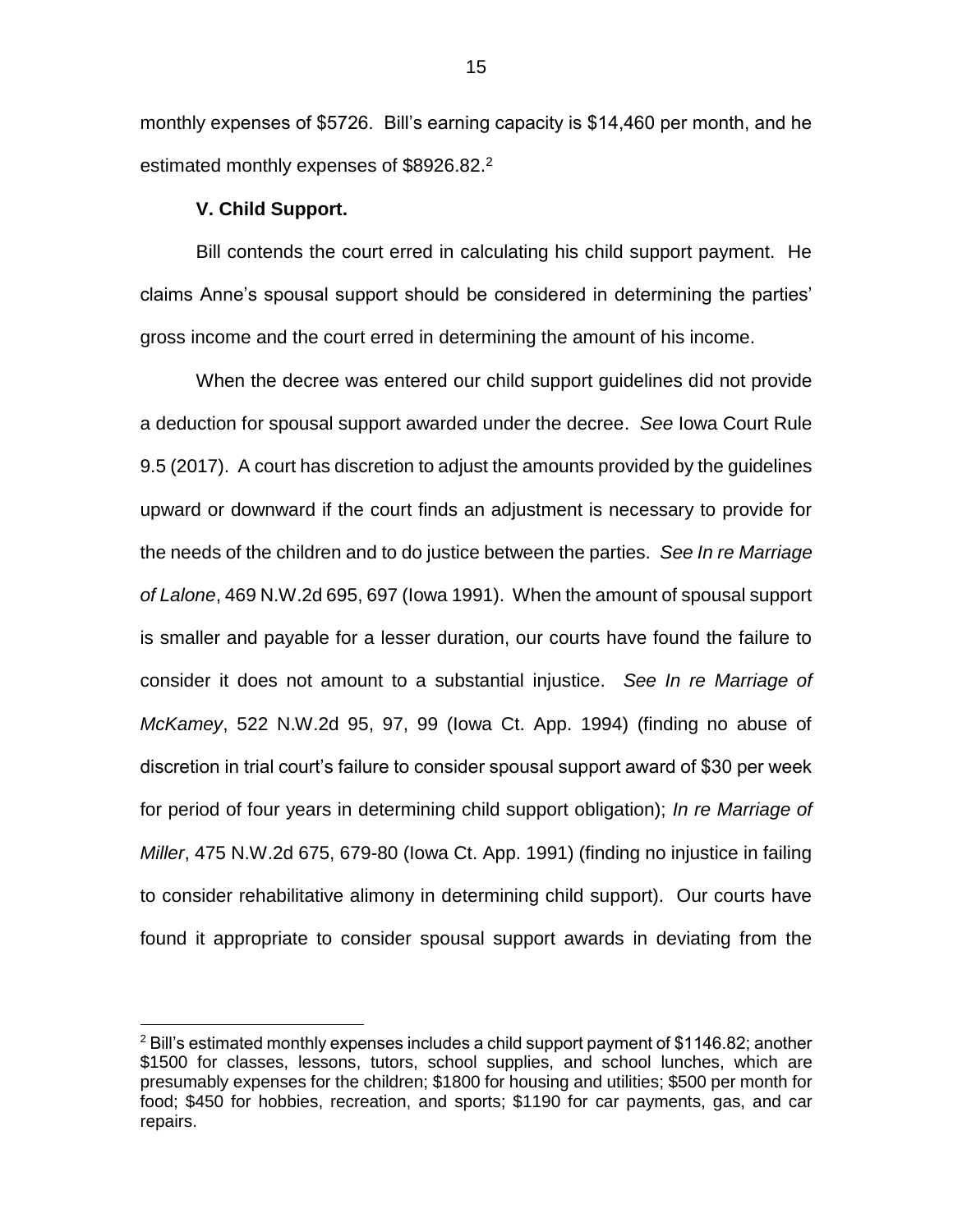guidelines when the spousal support payment is of a substantial amount or is longterm in duration. *See Lalone*, 469 N.W.2d at 697 (upholding trial court's finding that spousal support "will affect the disposable income of both parents, and it would 'result in substantial injustice to Gary if he were required to make large alimony payments and the effect of those payments were ignored in computing his child support obligation'"); *In re Marriage of Milton*, No. 00-0617, 2002 WL 1840858, at \*5 (Iowa Ct. App. Aug. 14, 2002) (finding it would be inequitable to not allow deduction for spousal support where not deducting the payments would increase income on which child support obligation was based by about \$110,000 and overall support obligation by about \$20,000); *In re Marriage of Hardy*, 539 N.W.2d 729, 732 (Iowa Ct. App. 1995) (finding long-term spousal support award of \$2000 per month properly deductible in fixing child support); *In re Marriage of Russell*, 511 N.W.2d 890, 892 (Iowa Ct. App. 1993) ("We determine, given the substantial amount of alimony paid by appellant, it would be equitable to deduct the alimony when calculating his child support payments."); *In re Marriage of Benson*, 495 N.W.2d 777, 780-81 (Iowa Ct. App. 1992) ("We have modified the decree to award Marilyn alimony of \$300 a month. This is long-term alimony and it is proper to deduct alimony from Stephen's wages and add it to Marilyn's income in determining child support."); *In re Marriage of Allen*, 493 N.W.2d 273, 275 (Iowa Ct. App. 1993) (finding substantial award of spousal support for an extended period should be considered in determining child support obligation). Considering both the substantial amount of the spousal-support award and the length of its duration, it is equitable to take it into account in calculating the child support obligation.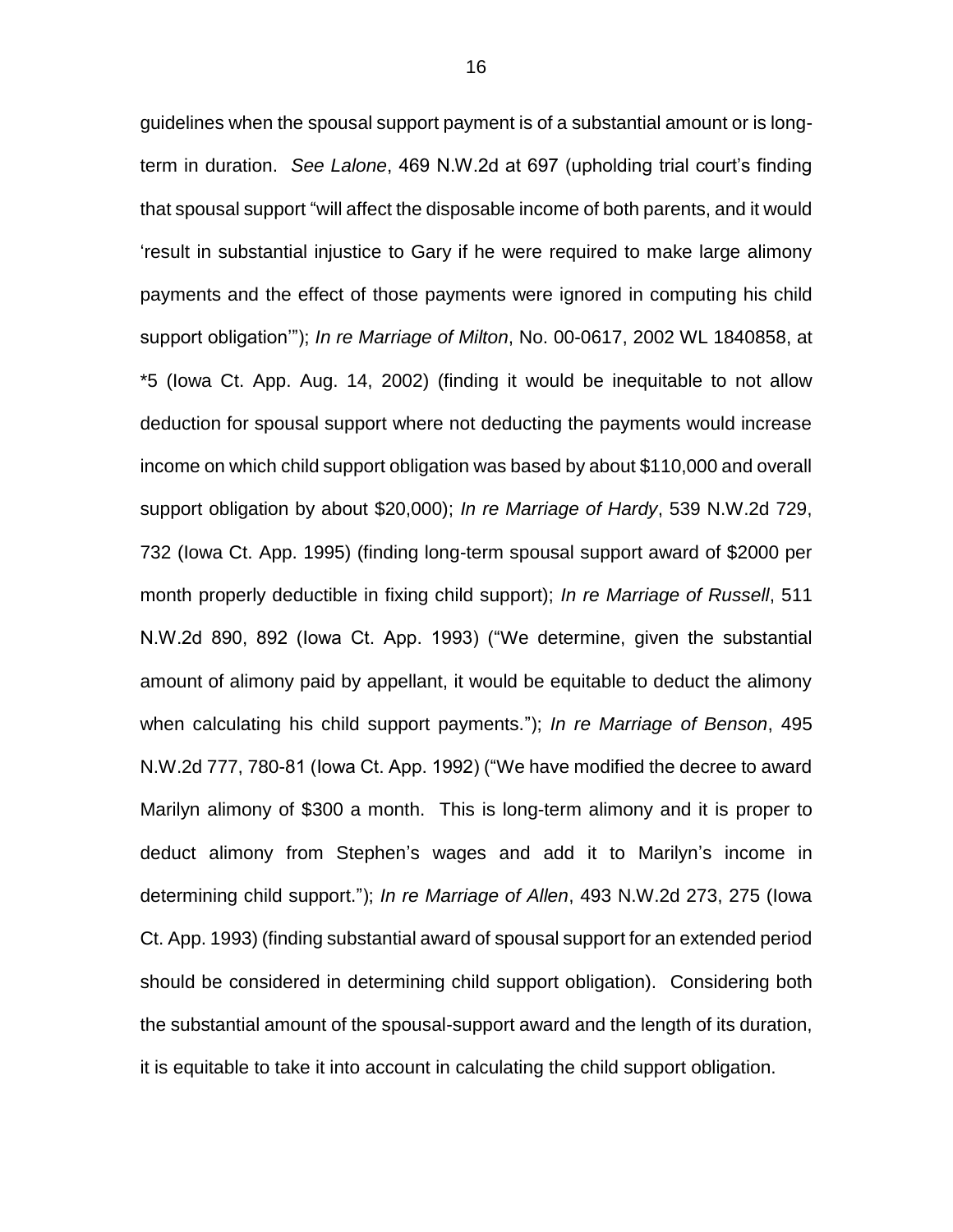In any event, the child support guidelines have been amended since entry of the decree. Iowa Court Rule 9.5 now provides that "gross monthly income" includes traditional or rehabilitative spousal support payments. Iowa Ct. R. 9.5(1)(a) (2018). "If traditional or rehabilitative spousal support is to be paid in the pending matter, it will be determined first and added to the payee's income and deducted from the payor's income before child support is calculated." Iowa Ct. R. 9.5(1)(a)(1). The guidelines became effective January 1, 2018 and "shall apply to cases pending January 1, 2018." Iowa Ct. R. 9.1. We interpret this language to mean the new guidelines are to be applied to all cases pending on January 1, 2018, including those on appeal. *See In re Marriage of Roberts*, 545 N.W.2d 340, 343 n.2 (Iowa Ct. App. 1996).

We therefore remand to the district court to determine the amount of child support as specified by the present day child support guidelines.<sup>3</sup>

# **VI. Attorney Fees.**

 $\overline{a}$ 

Bill contends the court abused its discretion in awarding Anne \$40,000 in attorney fees. We will only overturn an award if the trial court abused its discretion.

*See In re Marriage of Sullins*, 715 N.W.2d 242, 255 (Iowa 2006). In other words,

<sup>&</sup>lt;sup>3</sup> We note that the Tax Cuts and Jobs Act (TCJA) repealed the provision of the federal tax code that allowed an individual to deduct spousal support payments from their income for purposes of filing taxes. *See* Tax Cuts and Jobs Act, Pub. L. No. 115–97, sec. 11051 131 Stat. 2054 (2017) (repealing 26 U.S.C. § 215). Iowa Court Rule 9.5(1)(a) was recently amended, effective January 1, 2019, "to clarify the different tax treatment of spousal support after implementation of the TCJA. Unless modified with the parties' consent, spousal support orders entered before January 1, 2019, are grandfathered, and the payor may continue to deduct spousal support payments and the recipient should report payments as income." Iowa Supreme Court Order, In the Matter of Adoption of Amendments to the Iowa Child Support Guidelines in Chapter 9 of the Iowa court Rules, Nov. 16, 2018, https://www.iowacourts.gov/collections/360/files/720/embedDocument/. The district court may consider any applicable tax consequences in determining child support.